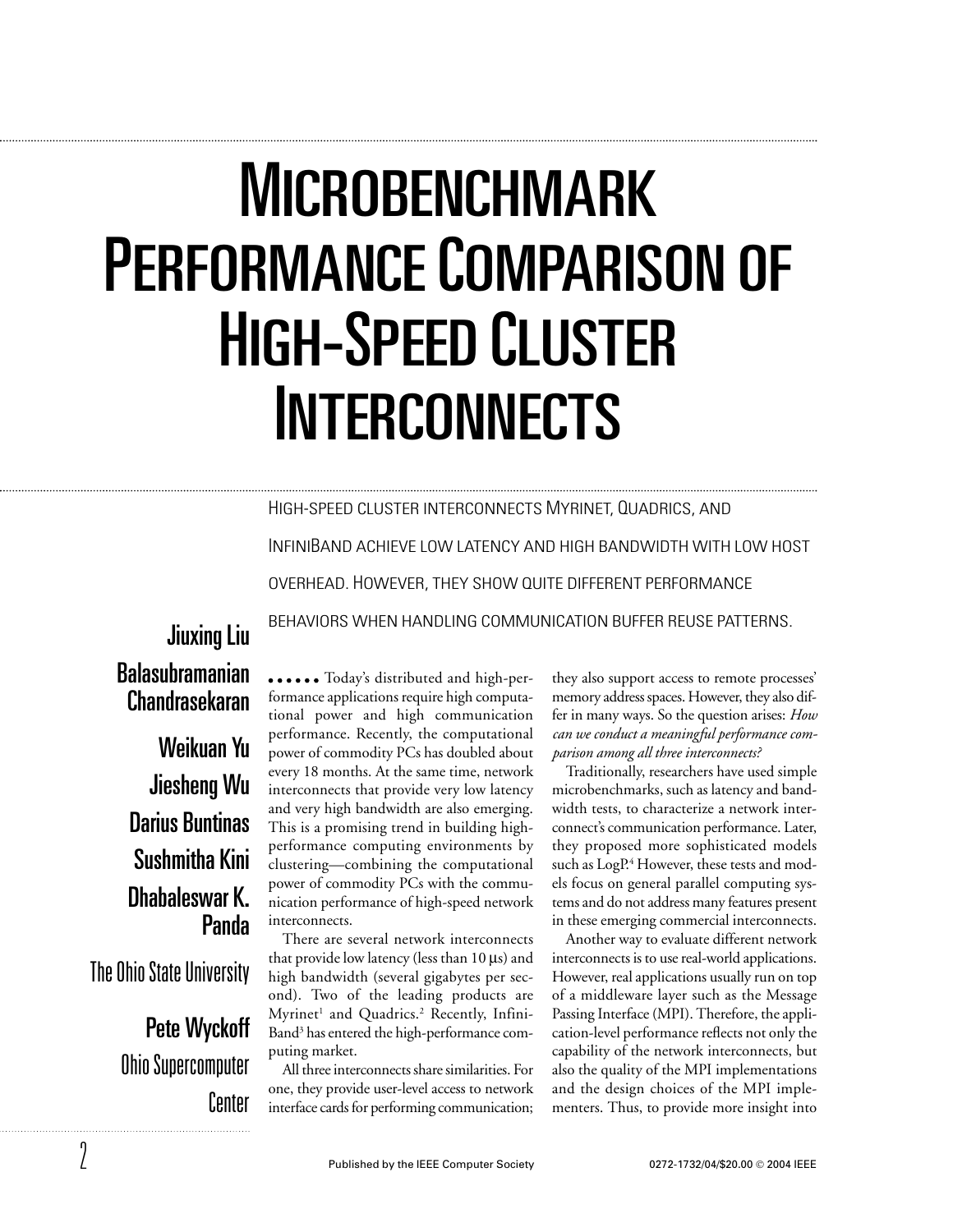the communication capabilities offered by each interconnect, it is desirable to conduct tests at a lower level.

We propose an approach to evaluate and compare the performance of the three highspeed interconnects: InfiniBand, Myrinet, and Quadrics. We have designed a set of microbenchmarks to characterize different aspects of the interconnects. Our microbenchmarks include not only the traditional performance measurements, but also those more relevant to modern networks that provide user-level access. Our benchmarks also concentrate on the remote-memory-access capabilities provided by each interconnect. We have conducted tests in an 8-node cluster system containing all three network interconnects. From the experiments, we found that although these interconnects have similar programming interfaces, their performance behavior differs significantly in terms of

- handling completion notification,
- buffer reuse patterns, and
- the level of unbalanced communication.

Interestingly, we cannot evaluate these qualities using the default latency or bandwidth tests.

#### **Motivation**

As shown in Figure 1, today's cluster systems usually consist of multiple protocol layers. Network adapters and switches connect nodes in a cluster. At each node, a communication protocol layer provides functionalities for internode communication. Upper layers—such as MPI, PVFS, and cluster-based databases or Web servers<sup>5</sup>—take advantage of this communication layer –to support user applications.

One of the key tasks for a cluster designer is to choose the interconnect that best meets the applications' communication requirements. Because applications can have very different communication characteristics, it is very important to have a thorough knowledge of different interconnects and their performance so that you know how they perform under these communication patterns. This knowledge can also help upper-layer developers better optimize their software.

Microbenchmarks can be invaluable in gaining insight into the performance of different interconnects. Two of the most com-



Figure 1. Typical protocol layers in clusters.

monly used types of microbenchmarks for interconnects are latency and bandwidth. However, using only latency and bandwidth to characterize performance has the following potential problems:

- These tests usually represent an ideal scenario, which might differ from the patterns in real applications. For example, these tests use a single buffer at both the sender and receiver sides. In contrast, real applications might use multiple communication buffers on each side. Therefore, the ideal scenario's results could be misleading because it only reflects the low latency of access to a single buffer by either sender or receiver.
- Modern interconnects such as Myrinet, Quadrics, and InfiniBand have the standard send/receive operations and sophisticated network adapters to offload communication tasks from host CPUs. They also incorporate new features such as user-level access to network interfaces and remote direct memory access (RDMA) operations. However, simple latency or bandwidth tests fail to explicitly take these advanced features into consideration.

To provide more realistic performance measures for these modern interconnects, we propose a new set of microbenchmarks. This microbenchmark suite accounts for not only the different communication characteristics of the upper layers, but also these advanced interconnect features. Our microbenchmarks explore many aspects of communication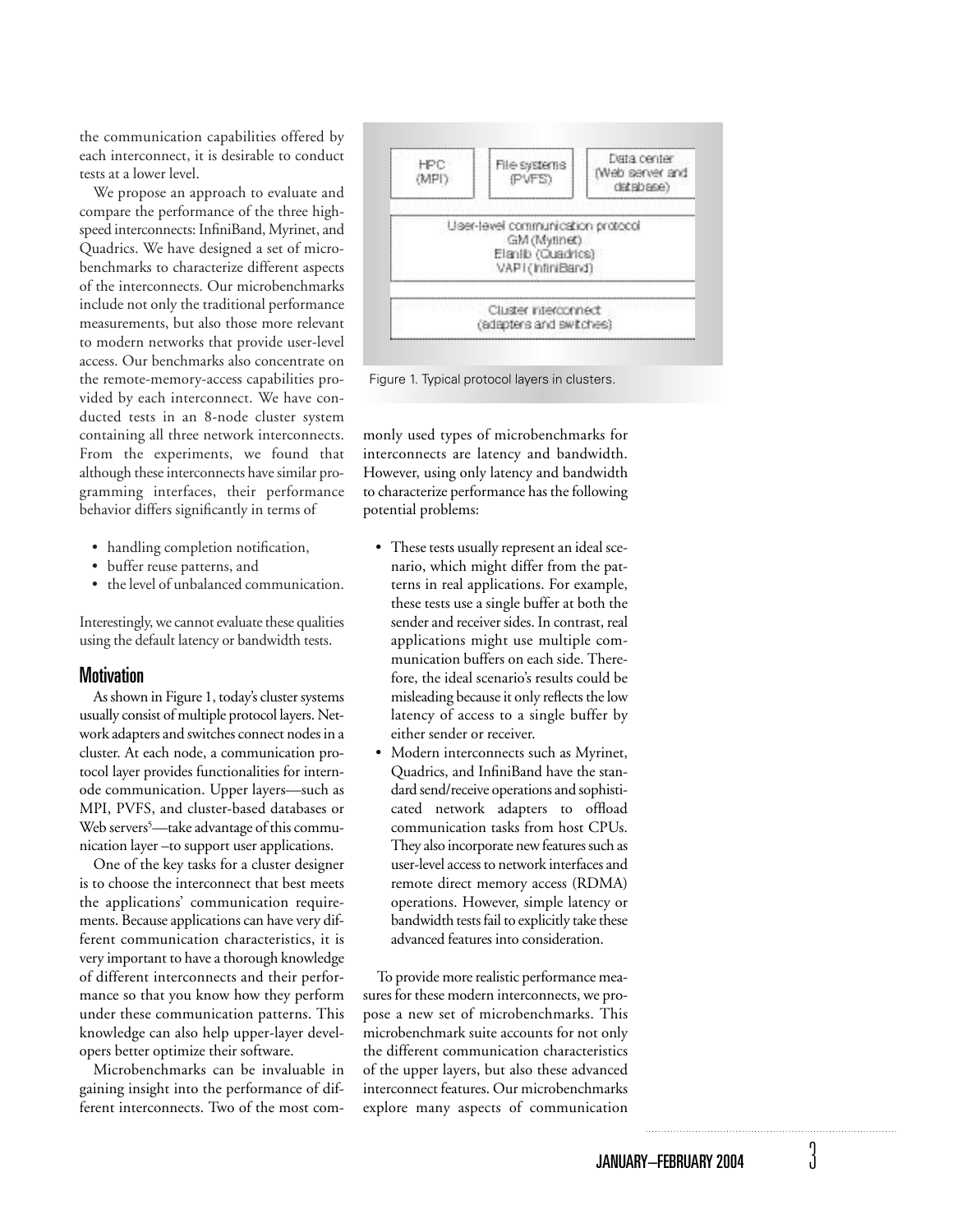rather than measure performance in a few ideal cases. Therefore, these microbenchmarks can help upper-layer software designers know about the communication layer's strengths and limitations. They also help communication layer designers optimize the implementation for a given upper layer.

# InfiniBand and VAPI

The InfiniBand architecture defines a network for interconnecting processing and I/O nodes. In an InfiniBand network, processing nodes connect to the communication fabric via host channel adapters (HCAs). I/O nodes use target channel adapters (TCAs).

Our InfiniBand platform consists of Infini-Host 4X HCAs and an InfiniScale switch from Mellanox. InfiniScale is a full-wire-speed switch with eight 10-Gbps ports. The Infini-Host 4X HCA connects to the host through a 133-MHz, 64-bit PCI-X bus, a higher-speed version of the Peripheral Component Interconnect. This allows for a bandwidth of up to 10 Gbps over a link. However, the bandwidth for user payloads is 8 Gbps in each direction (that is, 8 Gbps plus 8 Gbps) because of the 8b/10b encoding used in InfiniBand. (An IBM-patented method, 8b/10b encoding converts 8-bit data bytes into 10-bit transmission characters.)

The Verb-Based API (VAPI) is the software interface for InfiniHost HCAs. The interface is based on the InfiniBand verbs layer, which is an abstract description of functionalities provided by all HCAs. VAPI supports send, receive, and RDMA operations. Currently, vendors have implemented reliable connection (RC) and unreliable datagram (UD) services on InfiniBand HCAs. In this article, we focus on the RC service. In InfiniBand, application memory buffers must be registered with the HCA to be used in communication operations. Completion queues (CQs) report the completion of communication requests.

# **Myrinet and GM**<br>Myricom

developed Myrinet (http://www.myri.com/myrinet/overview/index. html) based on communication and switching technology originally designed for massively parallel processors (MPPs). Myrinet has a user-programmable processor in the network interface card that provides great flexibility in designing communication software.

Our Myrinet network consists of M3F-PCIXD-2 network interface cards connected by a Myrinet 2000 switch. The link bandwidth of the Myrinet network is 2 Gbps for each direction (2 Gbps plus 2 Gbps). The Myrinet 2000 switch is an 8-port crossbar switch. The network interface card uses a 133-MHz, 64 bit PCI-X interface. It has a programmable Lanai-XP processor running at 225 MHz. The Lanai processor on the network interface card can access host memory via the PCI-X bus through a host DMA controller.

GM (http://www.myri.com/scs/index.html) is the low-level messaging layer for Myrinet clusters. It provides protected user-level access to the network interface card and ensures reliable and in-order message delivery. GM provides a connectionless communication model to the upper layer and supports send/receive operations. It also has RDMA operations that can directly write or read data to a remote node's address space. Similar to VAPI, GM requires users to register their communication buffers. We have used GM version 2.0.1 for our studies.

#### Quadrics and Elanlib

Quadrics networks consist of Elan3 network interface cards and Elite switches. The Elan network interface cards connect to hosts via a 66-MHz, 64-bit PCI bus. Elan3 has 64 Mbytes of on-board SDRAM and a memory management unit. An Elite switch uses a full crossbar connection and supports wormhole routing.

Our Quadrics network consists of Elan3 QM-400 network interface cards and an Elite 16 switch; it has a transmission bandwidth of 400 Mbytes/s in each link direction.

Elanlib is a communication library that supports protected, user-level access to Elan network interfaces. It provides a global virtual address space by integrating the address spaces of individual nodes. One node can use DMA to access a remote node's memory space. Elanlib provides a general-purpose synchronization mechanism based on events stored in Elan memory, so it can report the completion of RDMA operations through events. Unlike VAPI and GM, the Quadrics network does not require users to register communication buffers. Elan network inter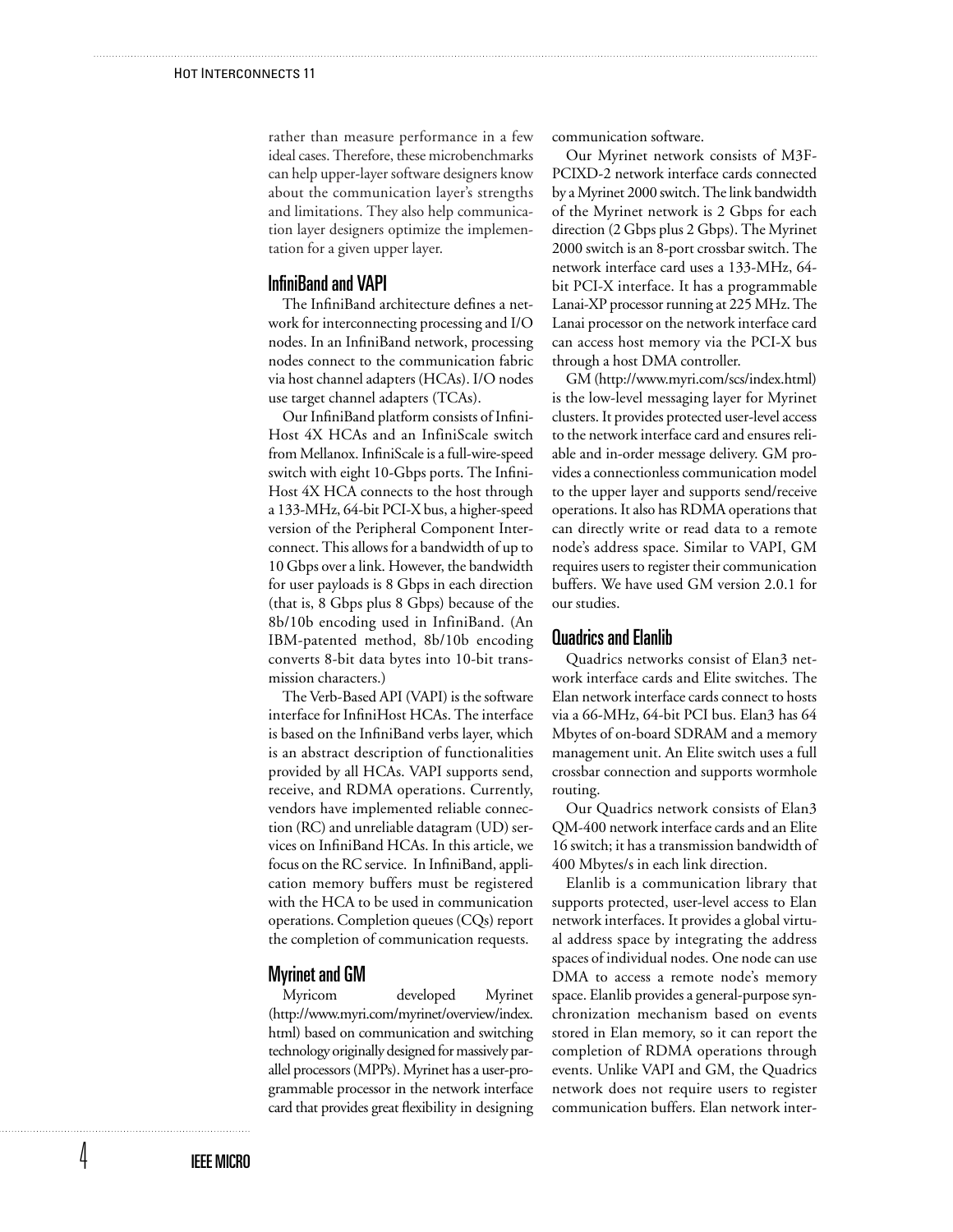face cards have an on-board memory management unit. The system software is responsible for synchronizing the memory management unit table and performing address translation.

## Microbenchmarks and performance

To provide more insight into the communication behavior of the three interconnects, we designed a set of microbenchmarks and performance parameters to reveal different aspects of the interconnects' communication performance. This set includes benchmarks and performance parameters traditionally used to characterize interconnect communication:

- unidirectional latency,
- unidirectional bandwidth, and
- host overhead for communication.

We also designed tests that are more representative of application communication patterns and better related to the user-level communication model used by these interconnects; they include

- bidirectional latency and bandwidth;
- cost of checking for the completion of communication operations;
- impact of buffer reuse; and
- tests for hot –spot, which are used to measure communication performance under unbalanced load

Our experimental test bed consists of 8 SuperMicro Super P4DL6 nodes with Server-Works GC chipsets and dual Intel Xeon 2.40- GHz processors. InfiniBand, Myrinet, and Quadrics connected the machines. The Infini-Host HCA adapters and Myrinet network interface cards work under the PCI-X 64-bit 133-MHz interfaces. The Quadrics cards use 64-bit 66-MHz PCI slots. We used the Linux RedHat 7.2 operating system with 2.4 kernels.

#### Latency and bandwidth

Researchers have frequently used end-toend latency to characterize interconnect performance. All interconnects we study here support access to the memory space of remote nodes via RDMA. We therefore measured the latency to finish a remote write operation. InfiniBand plus VAPI and Myrinet plus GM



Figure 2. Latency of messaging software running over commercial networks.

also support send/receive operations. Figure 2 shows the latency results for both send/receive, and RDMA write. For small messages, Elan has the best latency, 2.0 µs. VAPI RDMA latency is around 6.0 µs and send/receive latency is around 7.8 µs. The higher latency for send/receive in VAPI is mainly due to the more complex processing at the receiver side. GM has a small message latency of about 6.5 µs for send/receive. Unlike VAPI, GM's RDMA has a slightly higher latency of 7.3 µs. As message size increases, VAPI begins to outperform both GM and Elanlib. For example, when the message size is larger than 2 Kbytes, VAPI RDMA performs best.

We used the bandwidth test to determine the maximum sustained data rate achievable at the network level. In this test, a sender keeps sending back-to-back messages to the receiver until it reaches predefined queue size *Q*. Then it waits for *Q*/2 messages to finish and sends out another *Q*/2 messages. In this way, the sender ensures that there are at least *Q*/2 and at most *Q* outstanding messages. Other research used a similar method.10 Generally speaking, larger *Q* values lead to better bandwidth results.

Figure 3a shows the bandwidth results with a large queue size of 100. The peak bandwidth for VAPI, GM, and Elan is around 831, 236, and 314 Mbyte/s. For large messages, VAPI performs significantly better than both GM and Elan. We can also see that VAPI RDMA performs better than send/receive, while GM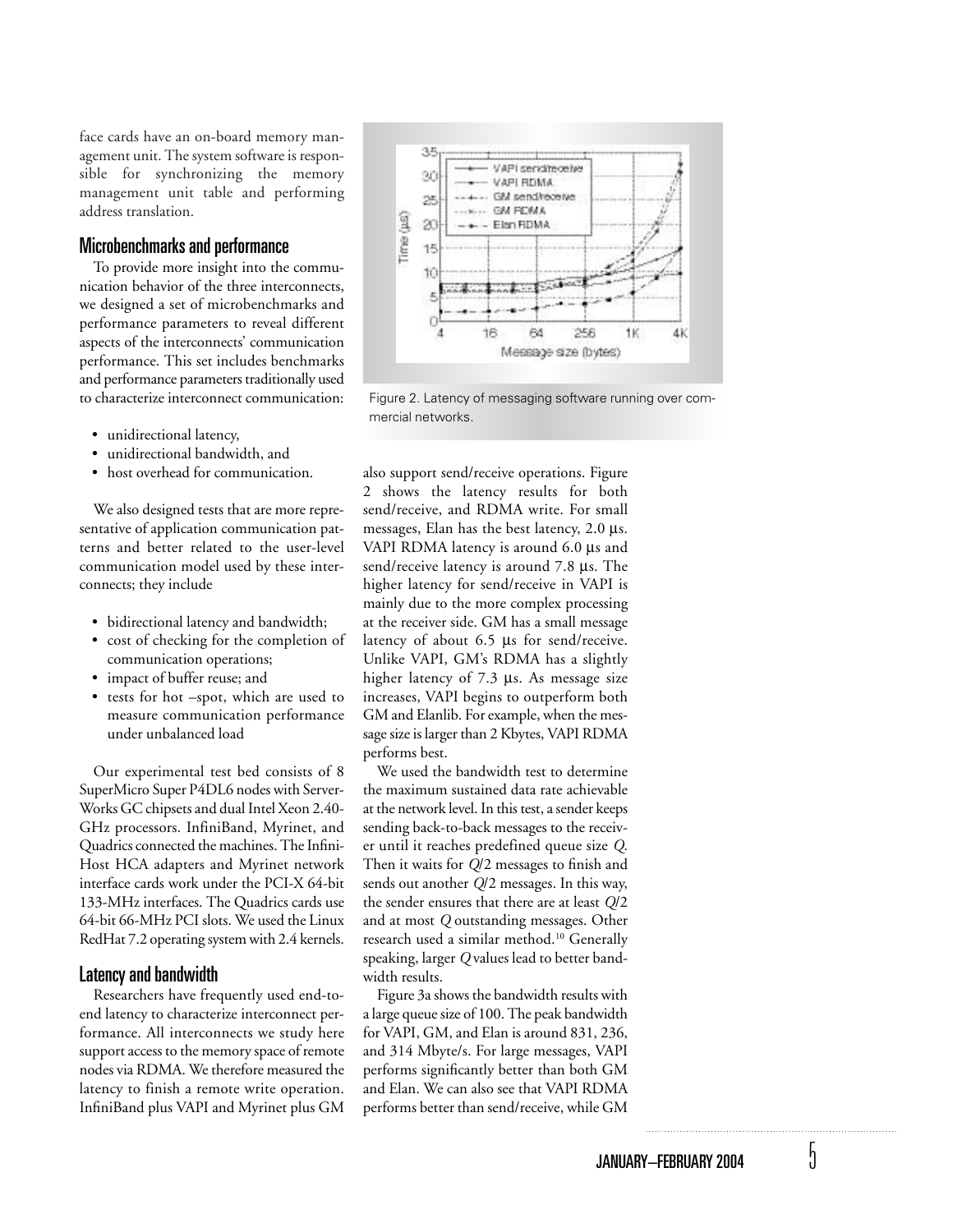

Figure 3. Unidirectional bandwidth.



Figure 4. Bidirectional latency.

shows similar performance for both.

VAPI peak bandwidth is limited mainly by the PCI-X chipset. GM and Elan peak bandwidths are limited by their respective link bandwidths. Figure 3b shows the bandwidth for different queue sizes (eight and 16). We can see that VAPI is more sensitive to the value of queue size *Q*. However, even with a relatively small queue size (eight), all three interconnects can achieve their respective peak bandwidths.

### Bidirectional latency and bandwidth

Compared with unidirectional latency and bandwidth tests, bidirectional tests put more stress on the PCI bus, the network interface cards, and the switches. They therefore might be more helpful in understanding communication bottlenecks. We carry out bidirectional tests in a way similar to that of unidirectional

tests. The difference is that both sides send data simultaneously. Figure 4 shows that the bidirectional latency performance for all interconnects is worse than unidirectional performance. Elan small-message bidirectional latency is only slightly worse (2.1 µs versus 2.0 µs). However, performance degradations for VAPI and GM are more significant. For example, VAPI RDMA latency for small messages increases from 6.0 µs to 9.7 µs, and GM send/receive latency increases from 6.5 µs to 10.5 µs.

Figure 5 shows results for bidirectional bandwidth. Although InfiniBand allows for a maximum of 16 Gbps of bandwidth, the PCI-X bus becomes the bottleneck and limits the bandwidth to around 901 Mbytes/s. We can also see that VAPI RDMA operations perform significantly better than send/receive, except for very large messages. Although Elan has better unidirectional bandwidth than GM, its peak bidirectional bandwidth is only around 319 Mbytes/s. This is much less than Elan's link bandwidth or the PCI bus' peak bandwidth, indicating that the performance bottleneck lies in the Elan software or the network interface cards. On the other hand, GM performs very well in the bidirectional bandwidth test, basically doubling its unidirectional bandwidth to achieve 471 Mbytes/s. GM's link bandwidth limits its performance.

#### Host communication overhead

We define host communication overhead as the time the CPU spends on communication tasks. The more time it spends on com-

6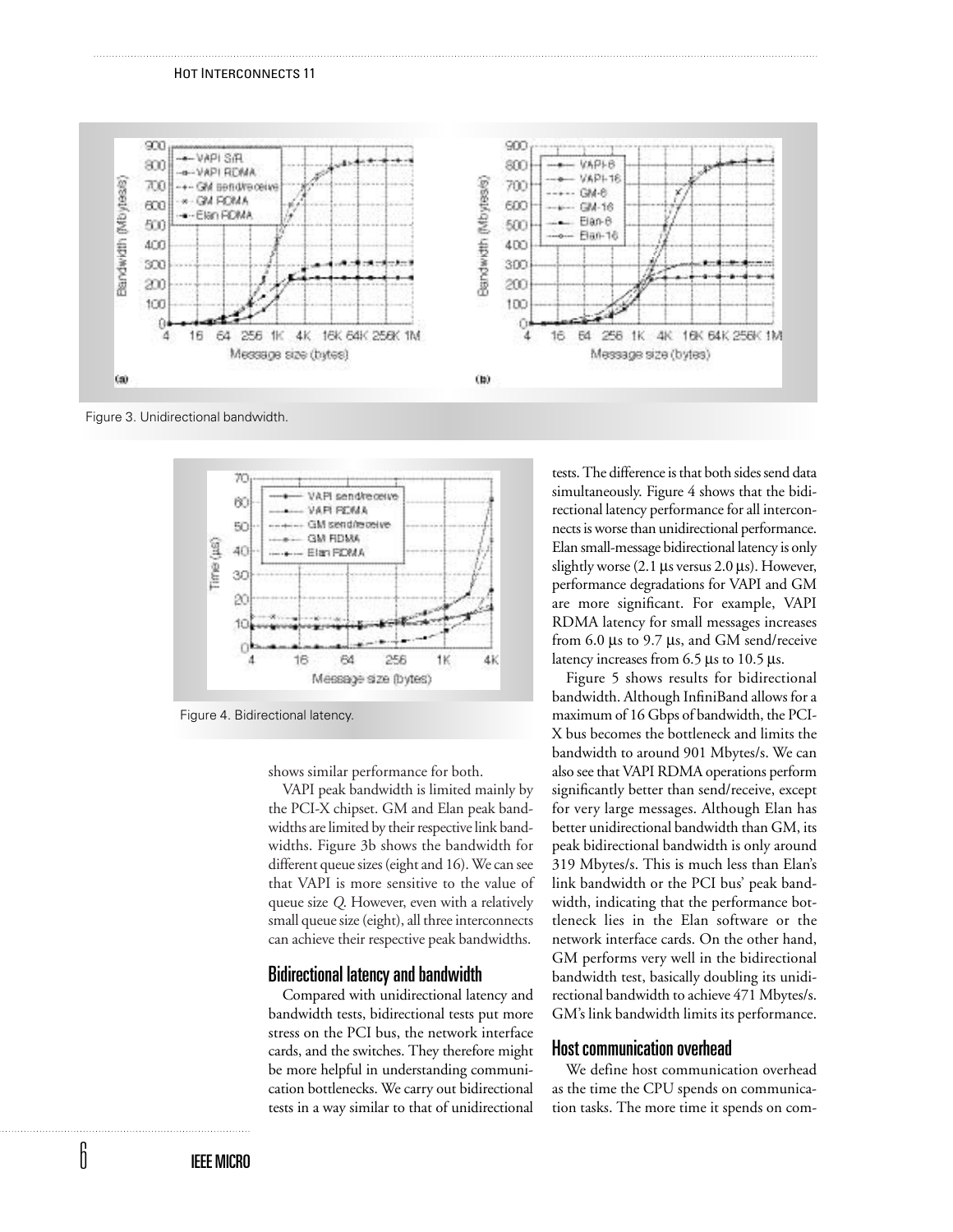munication, the less time it has for computation. This measure can therefore indicate the messaging layer's ability to overlap communication and computation. We further characterize the host communication overhead in terms of both latency and bandwidth. In the latency test, we obtain the overhead by directly measuring the CPU time spent on communication. In the bandwidth test, we insert a computation loop into the program. Increasing the time of this computation loop will eventually produce a drop in the bandwidth. The point beyond which the bandwidth drops signifies the percentage of CPU cycles that can be allocated for computation without delaying communication.

Figure 6 presents the host overhead in the latency test. VAPI has the highest overhead, around 2.0 µs. Elan overhead is around 0.7 µs. GM has the least overhead, around 0.5 µs. For all three interconnects, host communication overhead does not increase with message size, indicating that all these interconnects can offload most communication work to the network interface cards instead of increasing host overhead.

Figure 7 shows the impact of computation time on bandwidth, as indicated by tests using 256-Kbyte messages. These results show that all three interconnects can overlap communication and computation quite well—their bandwidths drop only after the CPU devotes 99 percent or more of its time to computation.

### Cost of checking for communication completion

Because all three interconnects support RDMA, one way to detect the arrival of messages at the receiver side is to poll the destination buffer about its memory content. This approach minimizes receiver overhead, but is hardware dependent because it relies on the order in which the DMA controller writes to host memory, an order not specified in the Infiniband standard. So in theory, this method might not work on future Infiniband-compliant hardware that does not provide this feature.

Beside the preceding simple method, other methods are possible, but must account for the different mechanisms used by the three commercial networks to report the completion of remote memory operations. For example, VAPI uses completion queues (CQs), while



Figure 5. Bi-directional bandwidth.



Figure 6. Host overhead in latency test.



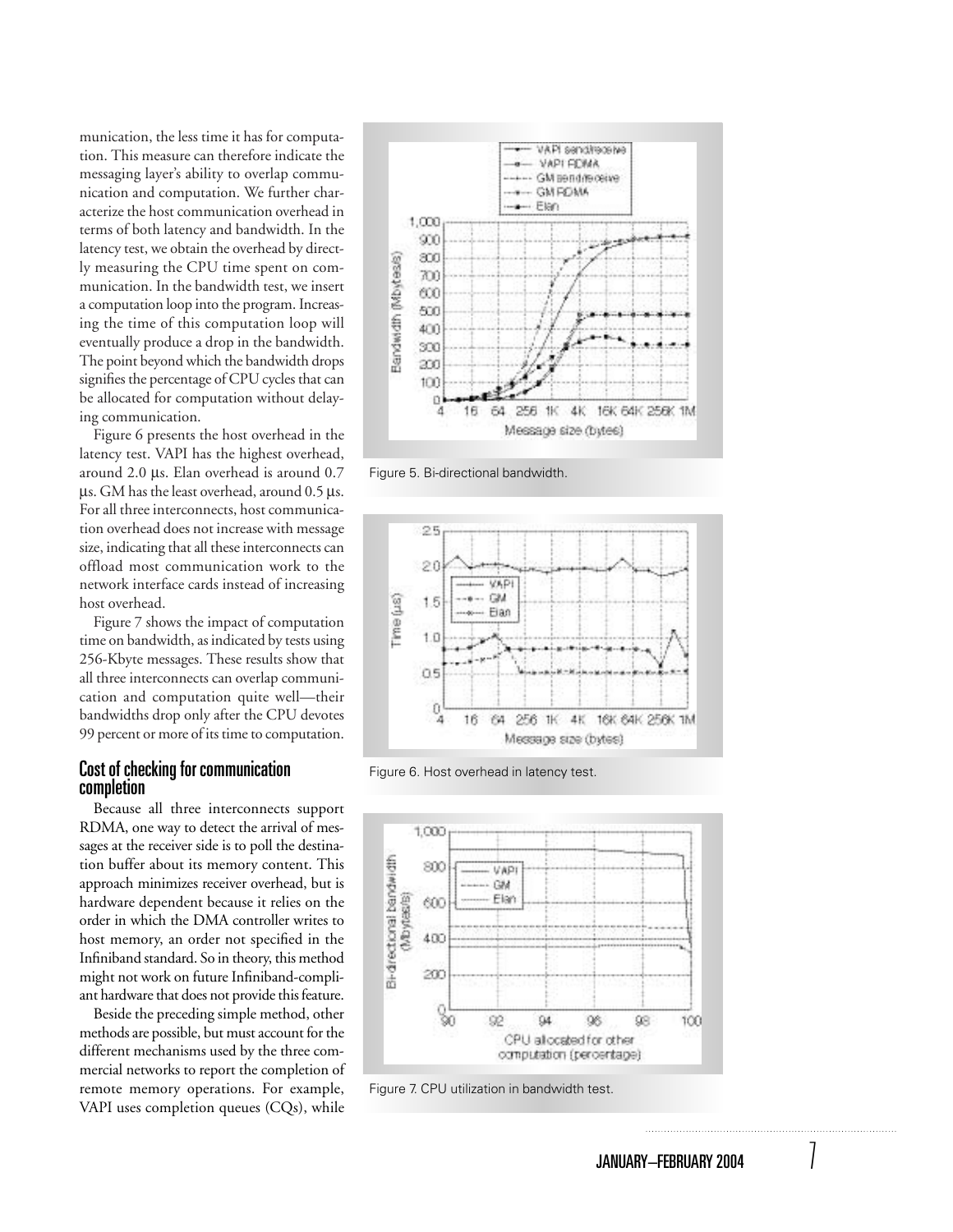

Figure 8. Overhead of checking for completion

GM and Elanlib rely on event abstractions. Figure 8a shows the increase in latency when using these mechanisms for remote memory access on the receiver side. In these tests, the host CPU is actively polling for the completion. We see that Elan has a very efficient notification mechanism, which adds only 0.4 µs of overhead for large messages. For messages less than 64 bytes, there is no extra overhead. VAPI has an overhead of around 1.8 µs. GM does not have a mechanism to notify the receiver of message arrival for RDMA operations. Therefore, we simulated the notification by using a separate send operation. This adds around 3 to 5 µs of overhead. Instead of busy polling, which constantly uses CPU to check completions, the upper layer can use blocking to wait for completions. In this case, the process that checks for incoming messages goes to sleep and is awaken by an interrupt when the message arrives. Figure 8b shows that the overheads for GM and Elan using interrupts are about 11 µs and 13 µs. VAPI has the highest overhead, more than 20 µs, indicating that VAPI has a higher interrupt processing overhead.

### Impact of buffer reuse

In most microbenchmarks designed to test communication performance, the sender and receiver sides each use only one buffer. The sender or receiver keeps reusing the buffer until the test finishes. Real applications, however, usually use many buffers for communication. The buffer reuse pattern can have a significant impact on the performance of interconnects that support user-level access to network interfaces, such as those we present here. This impact arises from the address translation mechanisms used in these interconnects, an affect that test using only one buffer cannot characterize. Therefore, we designed a set of tests that have different buffer reuse patterns to study the impact of address translation on communication performance.

To capture the cost of address translation at the network interface, we designed two patterns for buffer reuse and changed the tests accordingly. The first pattern uses *N* buffers of the same size in FIFO order for multiple iterations. Increasing *N* might eventually lead to a performance drop. Basically, for each interconnect, this test measures how large the *communication working set* can be while still maintaining the best communication performance.

Figure 9 shows the bandwidth results with 512-Kbyte messages. We can see that with up to 25 buffers, GM and Elan show no performance degradation. However, VAPI performance drops at more than 10 buffers. This indicates that GM and Elan can handle several buffers at the same time without degrading communication performance.

The second pattern, based on percentage, is slightly more complicated. In this pattern, the test consists of *N* iterations, and we define buffer reuse percentage *R*. For the *N* test iterations,  $N \times R$  iterations will use the same buffer; all other iterations will use completely different buffers. By changing buffer reuse percentage *R*, we see how buffer reuse patterns

8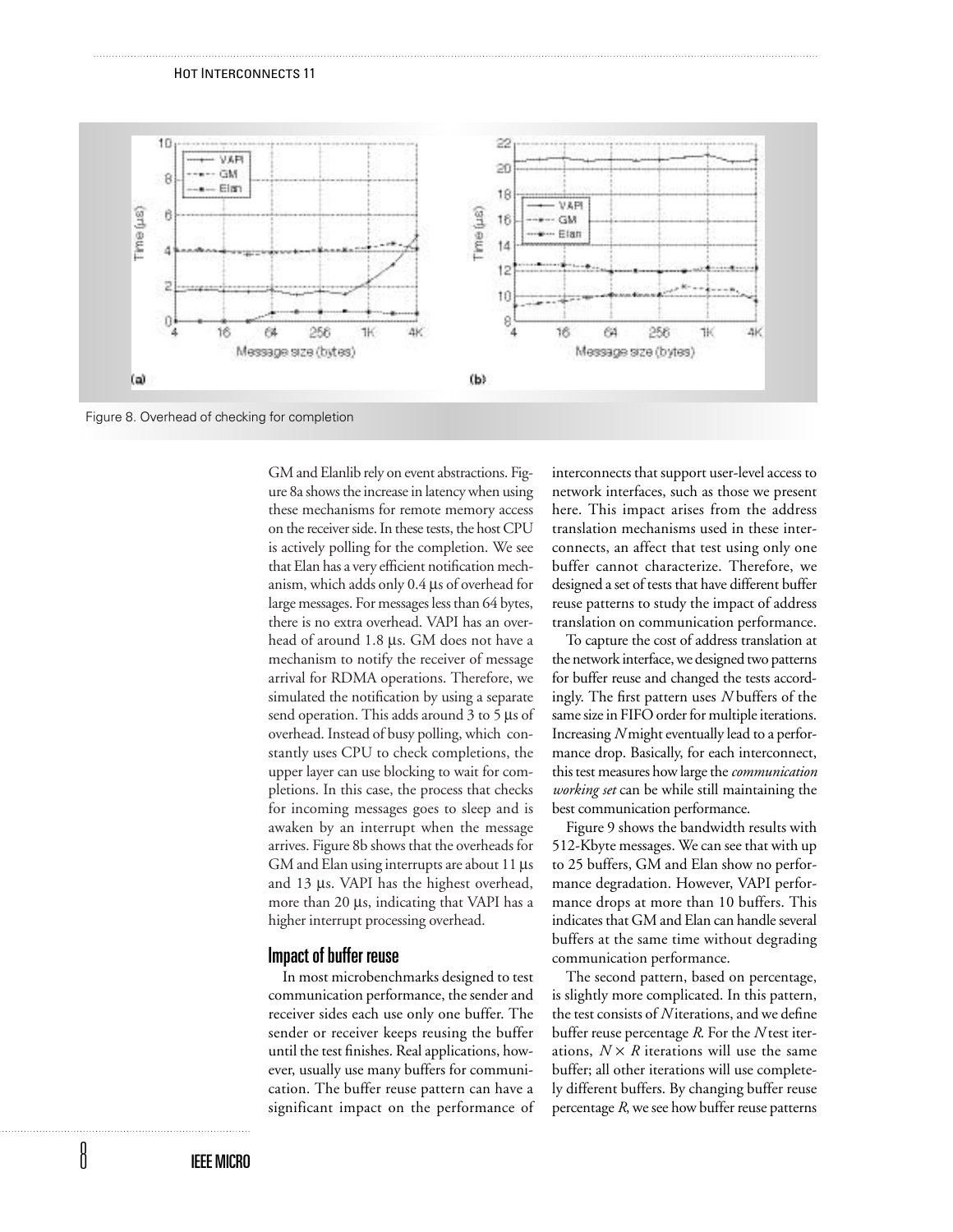affect communication performance.

Figure 10a and Figure 10b show the results with the percentage pattern for both latency and bandwidth tests. For the latency test, we see that Elan is very sensitive to buffer reuse percentage; its performance drops significantly when the buffer reuse percentage decreases. VAPI and GM latencies only increase slightly when the reuse percentage decreases.

Elan performance also suffers from a low buffer reuse percentage in the bandwidth test. VAPI shows similar behavior, although its drop is not as significant as Elan. GM bandwidth performance is insensitive to the buffer reuse rate. Overall, we can see that GM handles communication patterns with low buffer reuse percentages more gracefully than both VAPI and Elan.

#### Hot-spot tests

Our hot-spot tests measure the ability of network interconnects (including network adapters) to handle unbalanced communication patterns, similar to tests conducted by other researchers. We used two sets of hot-spot tests; in send tests, a master node keeps sending messages to several slave nodes. In these hot-spot tests, the master node first sends a set of small messages to slave nodes to synchronize them and then receives messages from all the slave nodes. Our tests repeat this procedure for multiple iterations, and we report the latency for a single iteration. We conduct these tests for various numbers of slave nodes.



Figure 9. Bandwidth for 512-Kbyte messages, using a FIFO pattern of buffer reuse.

Figures 11a and 11b show the hot-spot performance results for 4-byte messages. We see that Elan scales very well when the number of slaves increases in both tests, and its latency only increases slightly. In the hot-spot send test, GM and VAPI show similar performance; their latencies increase from around 6 µs to 7 µs for one slave, ending up at around 26 µs for seven slaves. In these hot-spot tests, although both GM and VAPI show worse scalability than Elan, GM's latency increases more rapidly than VAPI's when the number of slaves increases.

## Related work

LogP and its extension  $LogGP<sup>6</sup>$  are the



Figure 10. Effect of a buffer reuse pattern based on a percentage: latency test using 4Kbyte buffers (a) and bandwidth test using 512-Kbyte buffers (b).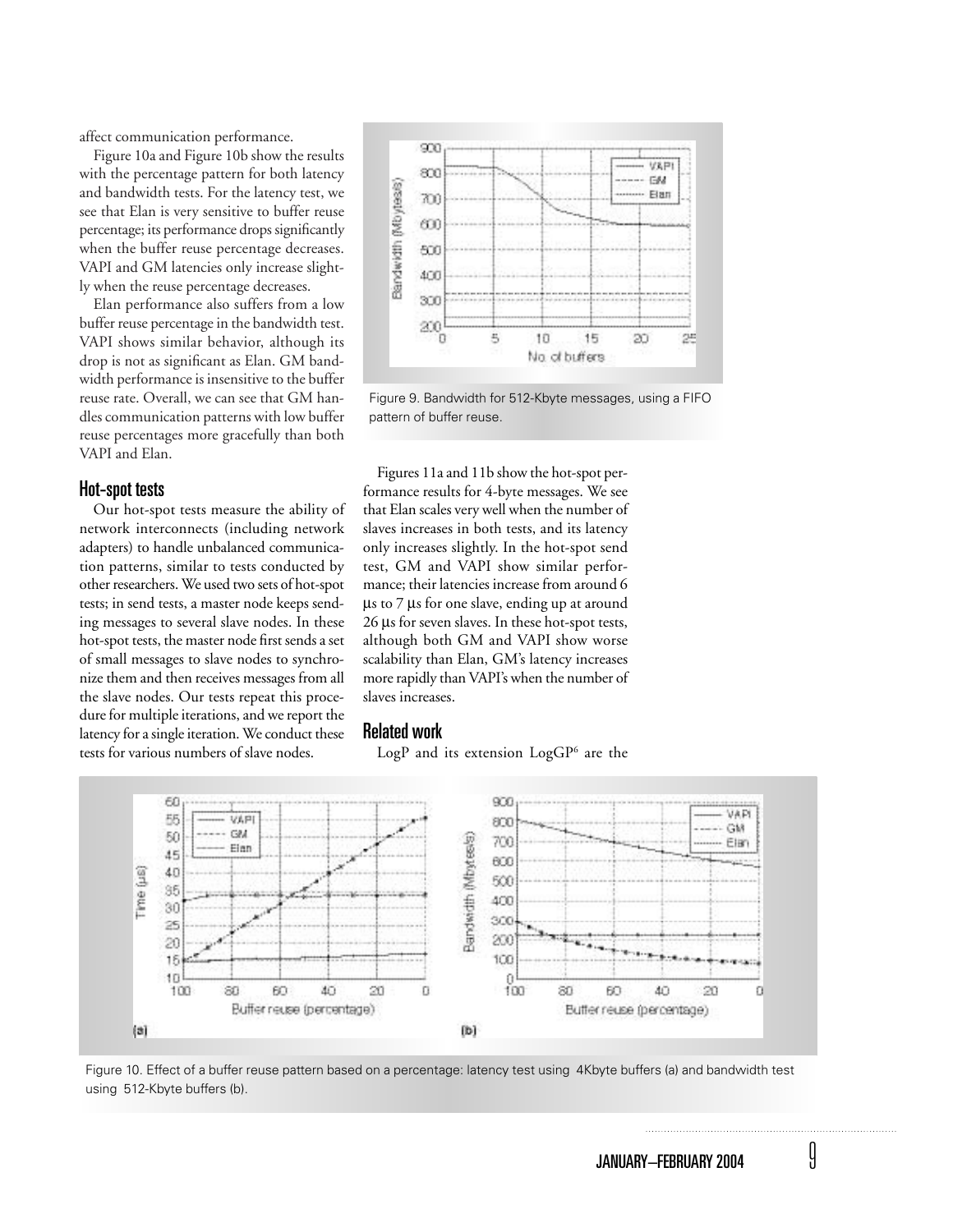

Figure 11. Host spot test results showing increase in the latency of 4-byte messages with increasing number of slave nodes for send (a) and receive (b) operations.

methodologies that researchers often use to extract performance parameters in conventional communication layers. In addition to the LogGP performance parameters, our study explored the performance impact of other advanced features available in the interconnects under study.

Other researchers have studied the performance of communication layers on the Myrinet and Quadrics networks. Our previous work7,8 devises test suites and uses them to compare performance for Virtual Interface Architecture9 and InfiniBand implementations. Here, we extend the work by adding several important scenarios that have strong application implication and apply them to a wider range of communication layers and networks. Bell et al.<sup>10</sup> evaluate communication layer performance for several parallel computing systems and networks. However, they base their evaluation on the LogGP model and used different test beds for different interconnects.

ur results show that to gain more insight into the performance characteristics of these interconnects, it is important to go beyond simple tests such as those for latency and bandwidth. Specifically, we must consider the performance impact of certain features such as remote memory access, completion notification, and address translation mechanisms in the network interface. In future, we plan to expand our micro-benchmark suite to include more tests and more interconnects.

We also plan to extend our work to higher level programming models.

#### **Acknowledgments**

This research is supported in part by Saudia National Laboratory's contract #30505, Department of Energy's Grant #DE-FC02- 01ER25506, and National Science Foundation's grants #EIA-9986052, #CCR-0204429 and #CCR-0311542.

#### **References**

- 1. N.J. Boden et al., "Myrinet: A Gigabit-per-Second Local Area Network," *IEEE Micro*, vol. 15, no. 1, Jan.-Feb. 1995, pp. 29-36.
- 2. F. Petrini et al., "The Quadrics Network: High-Performance Clustering Technology," *IEEE Micro*, vol. 22, no. 1, Jan.-Feb. 2002, pp. 46-57.
- 3. "InfiniBand Architecture Specification, Release 1.0," InfiniBand Trade Assoc., Oct. 2000; http://www.infinibandta.org/specs.
- 4. D.E. Culler et al., "LogP: Towards a Realistic Model of Parallel Computation," *Proc. 4th ACM SIGPLAN Symp. Principles and Practice of Parallel Programming* (PPOPP 93), ACM Press, 1993, pp. 1-12.
- 5. E.V. Carrera et al., "User-Level Communication in Cluster-Based Servers," *Proc. 8th Symp. High-Performance Computer Architecture* (HPCA 02), IEEE CS Press, 2002, pp. 275-288.
- 6. A. Alexandrov et al., "LogGP: Incorporating Long Messages into the LogP Model for Par-